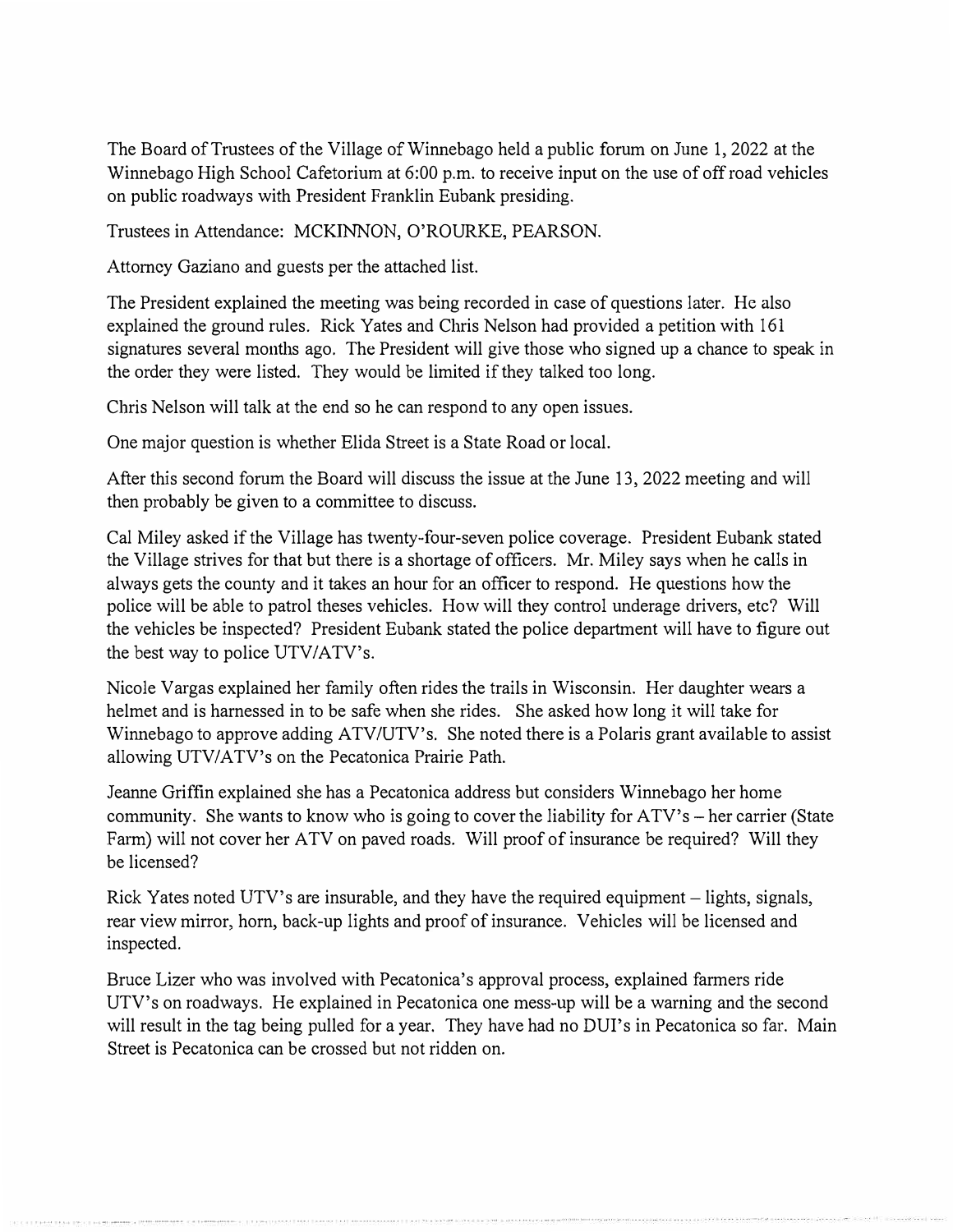PUBLIC FORUM JUNE 1, 2022 Page 2 of 2

Nicole Hitchcock says her family enjoys riding the cheese trails in Wisconsin. It is a great family time going from town to town.

Ryan Kilber is from Belvidere and involved with their groups.

Chris Nelson explained that safety is a major concern. He explained small towns are working on passing the UTV/ATV process to be ready when a statewide trail system is ready. He explained a valid drivers license will be required to operate a UTV/ATV. Pecatonica has taken in \$4000 in fees for their Police Department. He noted in Florida cars and UTV's co-exist on the roads.

Rick Yates asked if this is not approved could there be a one-year trial period?

The Pecatonica Prairie Path Commission would have to approve allowing motor vehicles on the path.

It was noted it would take at least sixty days to pass once an ordinance is drafted.

Mr. McKinnon said this will need Board support which will be discussed at the June 13, 2022 Board Meeting.

President Eubank thanked everyone for attending. The forum was closed at 7:02 p. m.

APPROVED: June 13, 2022

Sally Jo Huggins, Village Clerk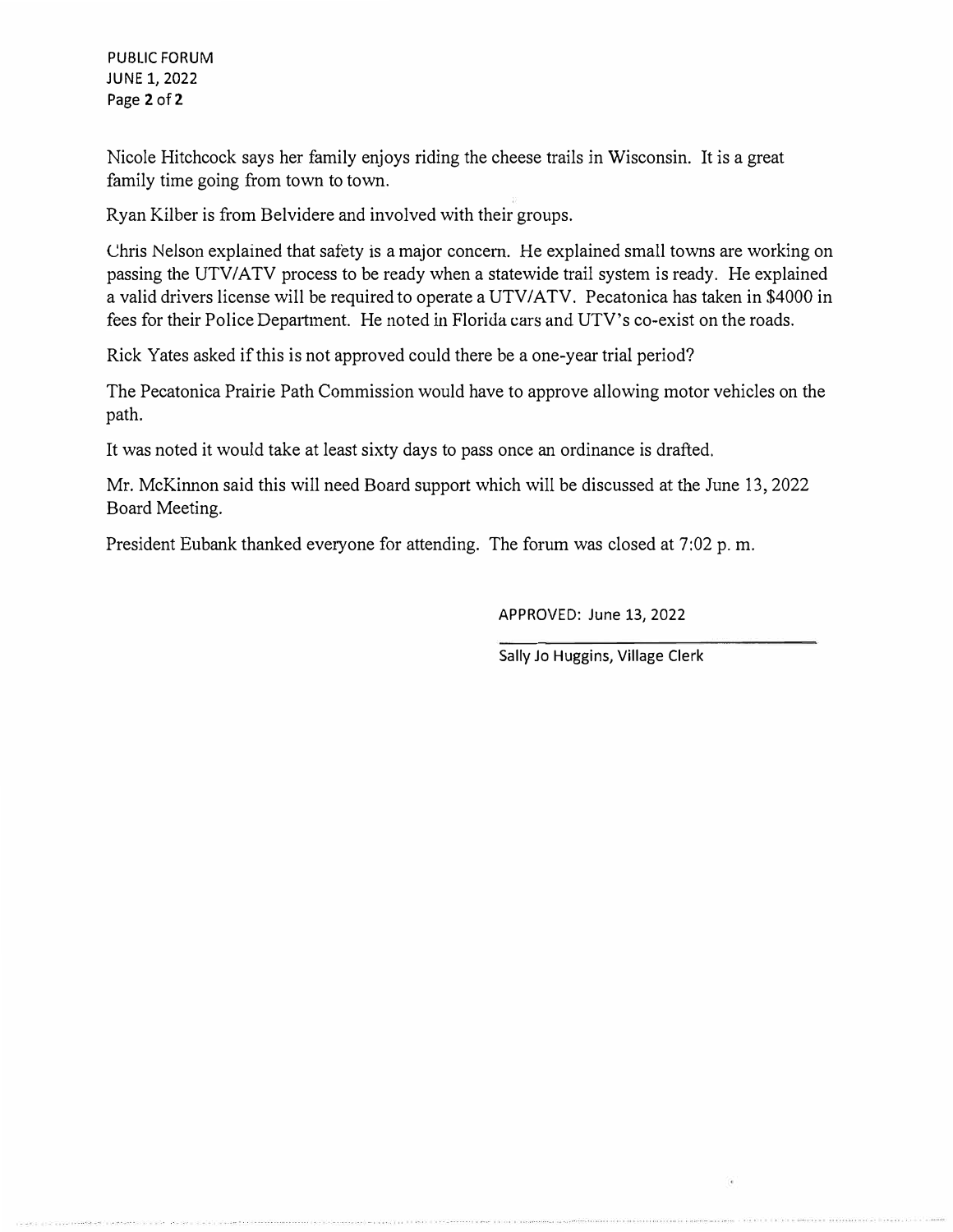

## PUBLIC FORUM SIGN UP JUNE 1, 2022<br>UTV/ATV's

| NAME/ADDRESS (PLEASE PRINT)             | RESIDENT                      | PRO/CON | <b>SPEAKING</b>               |
|-----------------------------------------|-------------------------------|---------|-------------------------------|
| FERENY LAFELON                          | YES)<br><b>NO</b>             | PRO CON | YES (NO)                      |
| Brittani Lefeure<br>302 W. Mc Nair      | <b>YES</b><br><b>NO</b>       | PRO CON | <b>YES</b><br><b>NO</b>       |
| Ryan Kilber<br>1948 Saure Road Belvidue | <b>YES</b><br>$N\circ$        | PRO JON | YES NO                        |
| 805 Gregory Way, Winneburgs             | <b>YES</b> NO                 | PRO CON | <b>YES</b><br>(NO             |
| Melody Campbell<br>9951 Cunningham      | YES <sup>1</sup><br><b>NO</b> | PRO CON | NO <sup>-</sup><br><b>YES</b> |
|                                         | <b>YES</b><br>NO.             | PRO CON | <b>YES</b><br>NO.             |
|                                         | <b>YES</b><br><b>NO</b>       | PRO CON | <b>YES</b><br><b>NO</b>       |
|                                         | <b>YES</b><br><b>NO</b>       | PRO CON | <b>YES</b><br><b>NO</b>       |
| $\sim$                                  | <b>YES</b><br>NO.             | PRO CON | <b>YES</b><br><b>NO</b>       |
|                                         | <b>YES</b><br><b>NO</b>       | PRO CON | <b>YES</b><br>NO              |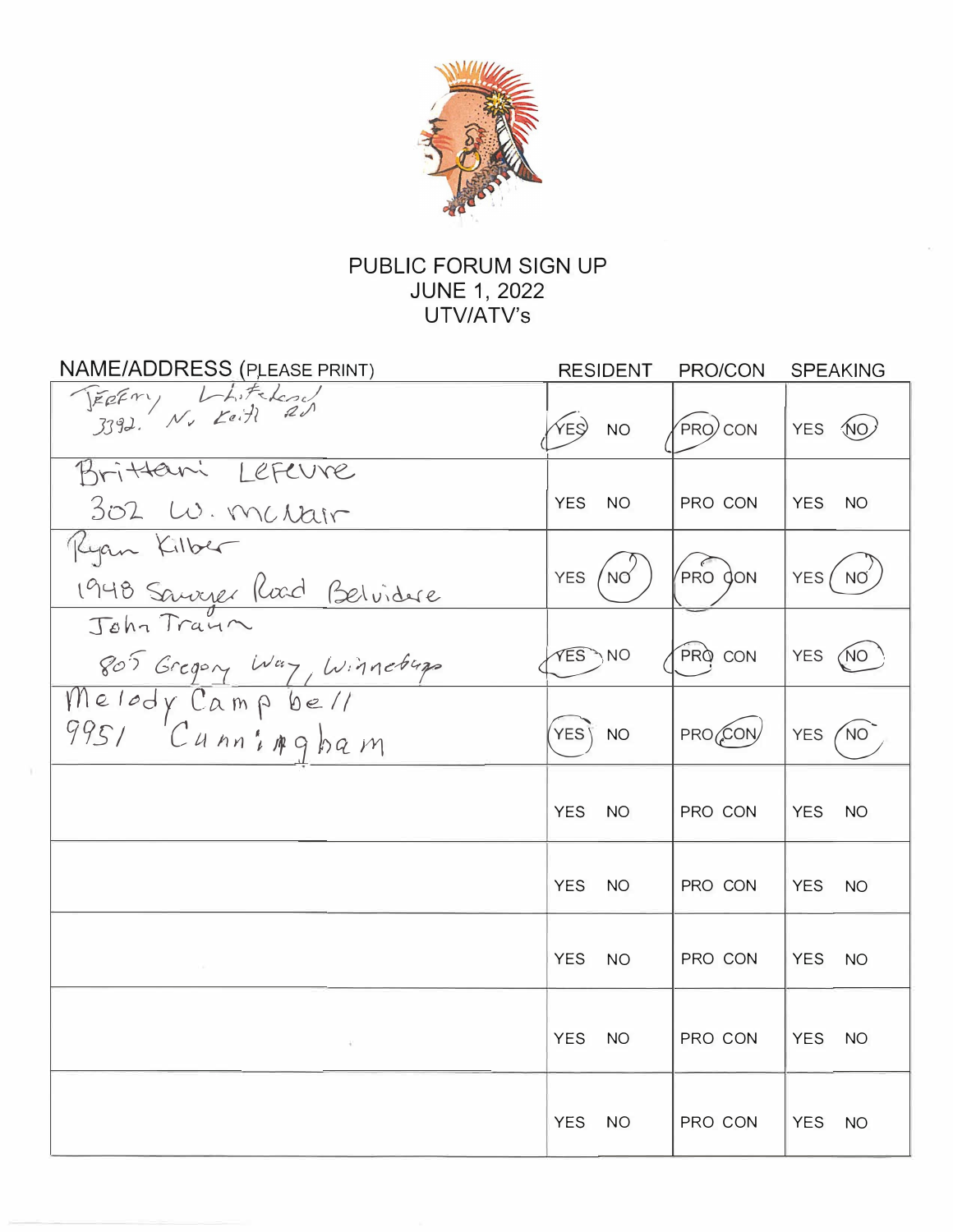Ind Form



### PUBLIC FORUM SIGN UP **JUNE 1, 2022** UTV/ATV's

| <b>NAME/ADDRESS (PLEASE PRINT)</b>                        | <b>RESIDENT</b>             | PRO/CON   | <b>SPEAKING</b>             |
|-----------------------------------------------------------|-----------------------------|-----------|-----------------------------|
| 108 EAST 1575                                             | YES (NO)                    | (PRO) CON | ALAYDE<br>YES NO            |
| BRUCE / JIZER FECATOMICA<br>DORUCE / JIZER FUASSONTHE PEC | $\widehat{YES}$<br>\NO      | RRO CON   | <b>YES</b><br><b>NO</b>     |
|                                                           | <b>YES</b><br><b>NO</b>     | PRO CON   | <b>YES</b><br><sub>NO</sub> |
|                                                           | <b>YES</b><br><b>NO</b>     | PRO CON   | <b>YES</b><br><b>NO</b>     |
|                                                           | <b>YES</b><br>NO            | PRO CON   | <b>YES</b><br><b>NO</b>     |
|                                                           | <b>YES</b><br><sub>NO</sub> | PRO CON   | <b>YES</b><br><b>NO</b>     |
|                                                           | <b>YES</b><br><b>NO</b>     | PRO CON   | <b>YES</b><br><b>NO</b>     |
|                                                           | <b>YES</b><br><b>NO</b>     | PRO CON   | <b>YES</b><br><b>NO</b>     |
|                                                           | <b>YES</b><br><b>NO</b>     | PRO CON   | <b>YES</b><br><b>NO</b>     |
|                                                           | <b>YES</b><br><b>NO</b>     | PRO CON   | <b>YES</b><br><b>NO</b>     |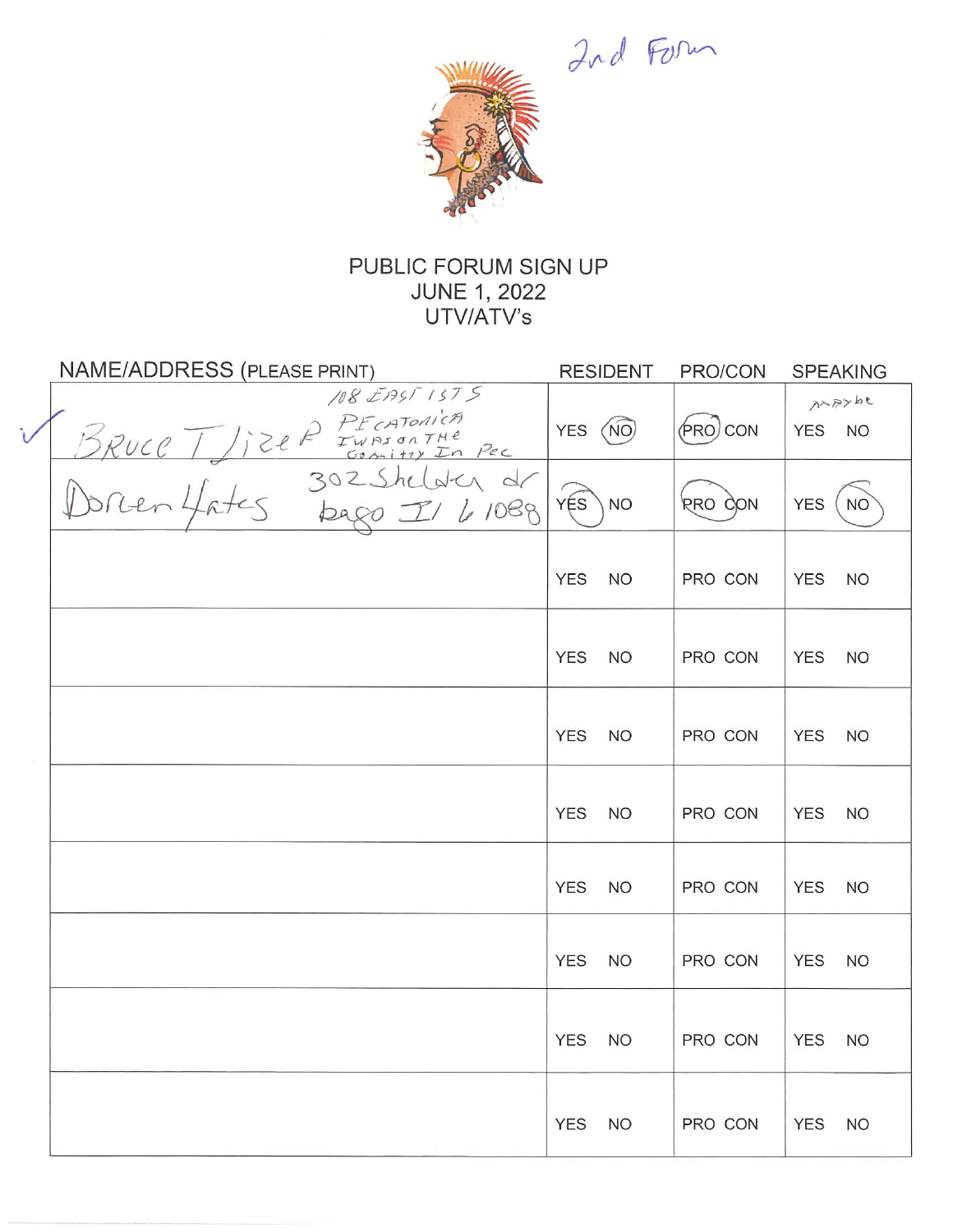

### PUBLIC FORUM SIGN UP **JUNE 1, 2022** UTV/ATV's

| NAME/ADDRESS (PLEASE PRINT)            | <b>RESIDENT</b>         | PRO/CON               | <b>SPEAKING</b>         |
|----------------------------------------|-------------------------|-----------------------|-------------------------|
| B.I/NAL1<br>405shelderDr W. nacsed, IZ | $\sqrt{res}$ NO         | $(\widehat{PRO})$ CON | YES (NO                 |
|                                        | <b>YES</b><br><b>NO</b> | PRO CON               | <b>YES</b><br><b>NO</b> |
|                                        | <b>YES</b><br><b>NO</b> | PRO CON               | <b>YES</b><br><b>NO</b> |
|                                        | <b>YES</b><br><b>NO</b> | PRO CON               | <b>YES</b><br><b>NO</b> |
|                                        | <b>YES</b><br><b>NO</b> | PRO CON               | <b>YES</b><br><b>NO</b> |
|                                        | <b>YES</b><br><b>NO</b> | PRO CON               | <b>YES</b><br><b>NO</b> |
|                                        | <b>YES</b><br><b>NO</b> | PRO CON               | <b>YES</b><br><b>NO</b> |
|                                        | <b>YES</b><br><b>NO</b> | PRO CON               | <b>YES</b><br><b>NO</b> |
|                                        | <b>YES</b><br><b>NO</b> | PRO CON               | <b>YES</b><br><b>NO</b> |
|                                        | <b>YES</b><br><b>NO</b> | PRO CON               | <b>YES</b><br><b>NO</b> |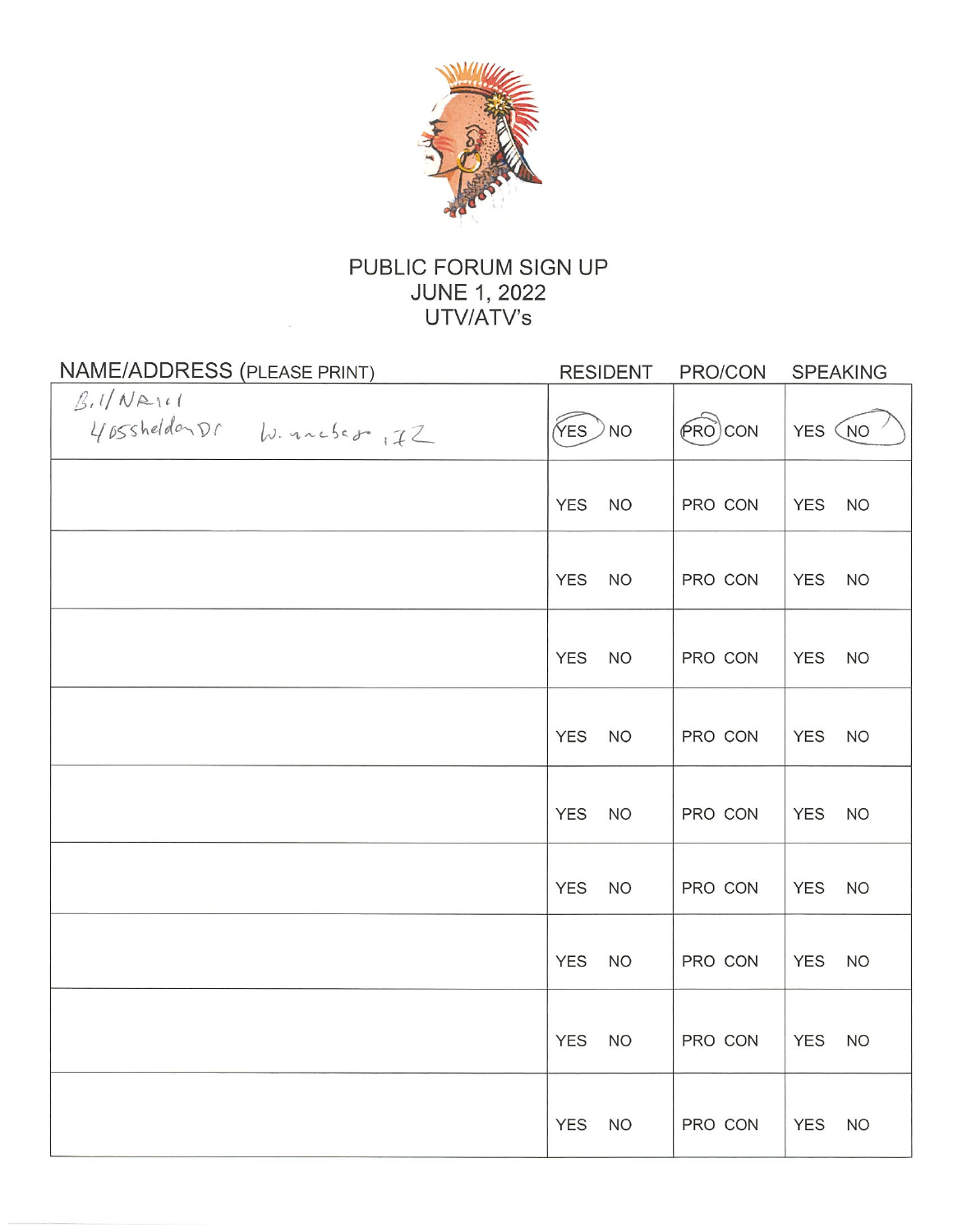

### PUBLIC FORUM SIGN UP **JUNE 1, 2022** UTV/ATV's

| <b>NAME/ADDRESS (PLEASE PRINT)</b> | <b>RESIDENT</b>         | PRO/CON        | <b>SPEAKING</b>               |
|------------------------------------|-------------------------|----------------|-------------------------------|
|                                    | <b>NO</b><br><b>YES</b> | $P(RO)$ CON    | YES (NO                       |
| Juey Maples                        | $XES$ NO                | PRO CON        | YES NO                        |
| Lki Hitchcock                      | YES<br><b>NO</b>        | <b>PRO CON</b> | <b>YES</b><br>NO <sup>1</sup> |
| Al Miley                           | YES <sub>2</sub> NO     | PRO CON        | YES<br>$>$ NO                 |
| e Vargas                           | <b>YES</b><br><b>NO</b> | PRO CON        | YES<br><b>NO</b>              |
|                                    | ¥ES<br><b>NO</b>        | PRO CON        | <b>NO</b><br><b>YES</b>       |
|                                    | YES<br><b>NO</b>        | PRO CON        | NO<br><b>YES</b>              |
| John & Jernne Grittin              | <b>YES</b><br><b>NO</b> | PRO CON        | YES<br><b>NO</b>              |
|                                    | <b>YES</b><br><b>NO</b> | PRO CON        | <b>YES</b><br><b>NO</b>       |
|                                    | <b>YES</b><br><b>NO</b> | PRO CON        | <b>YES</b><br><b>NO</b>       |